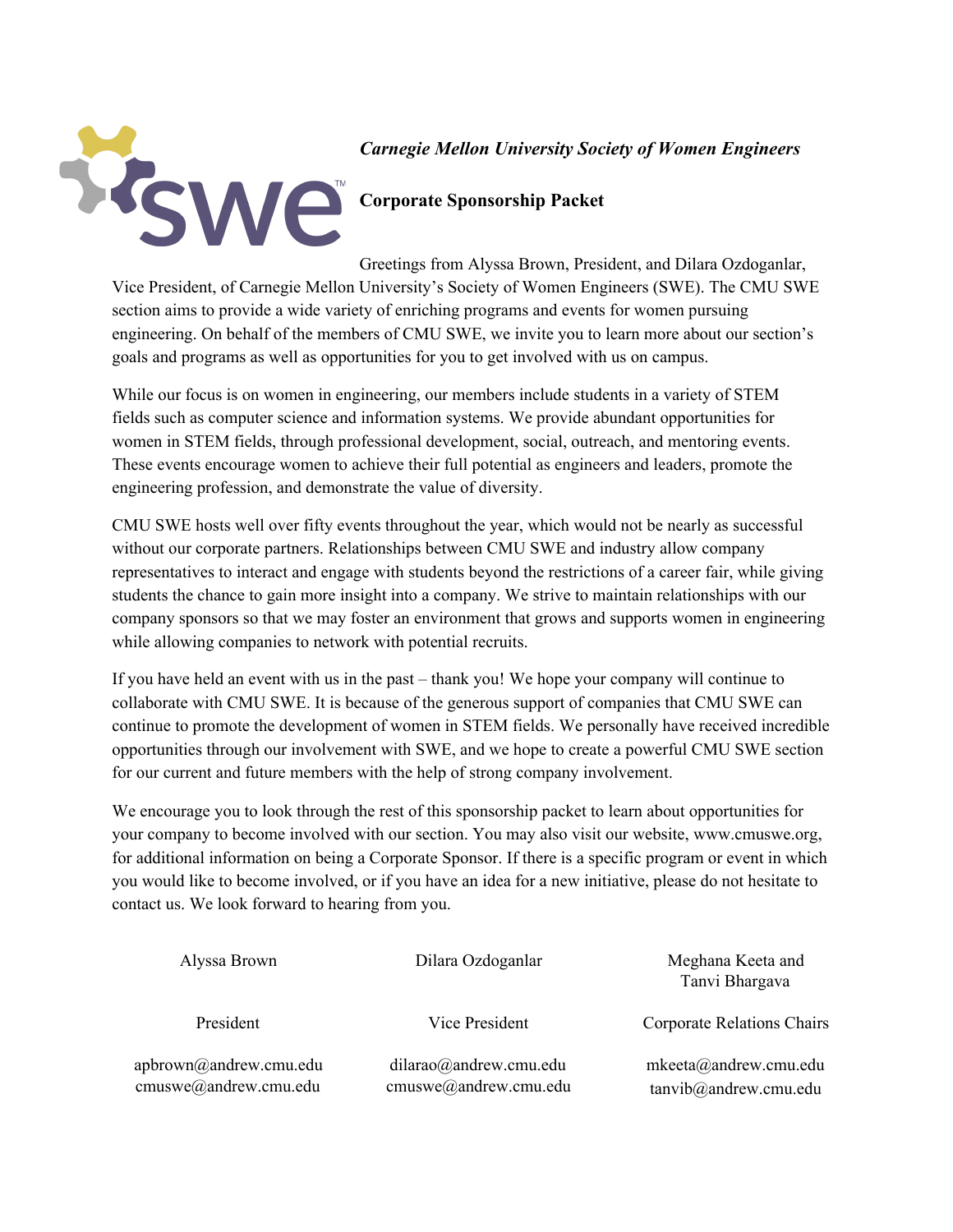#### **What is SWE?**

The Society of Women Engineers (SWE) is a non-profit educational and service professional organization that promotes the development of women in STEM fields at the collegiate and professional levels. SWE's goal is to "stimulate women to achieve full potential in careers as engineers and leaders, expand the image of the engineering profession as a positive force in improving the quality of life, demonstrate the value of diversity." Please visit www.swe.org for more information on the organization.

At Carnegie Mellon University SWE, we are committed to implementing the ideals and goals of the society in our section. Our mission is to promote the image and success of women in engineering, both within and outside of SWE, by providing resources for personal and professional development and a community that advocates diversity and awareness. We work with women in engineering and STEM at Carnegie Mellon University to help develop well-rounded individuals through technical and leadership growth. These opportunities include:

- Professional Development Opportunities such as company information sessions, skills workshops, and the Technical Opportunities Conference (TOC)
- Engineering Outreach events including Middle School Day, High School Day and Engineering Week
- Mentoring and Social events for our members and others interested in SWE, including dinner discussions and the annual CIT Ball for the whole College of Engineering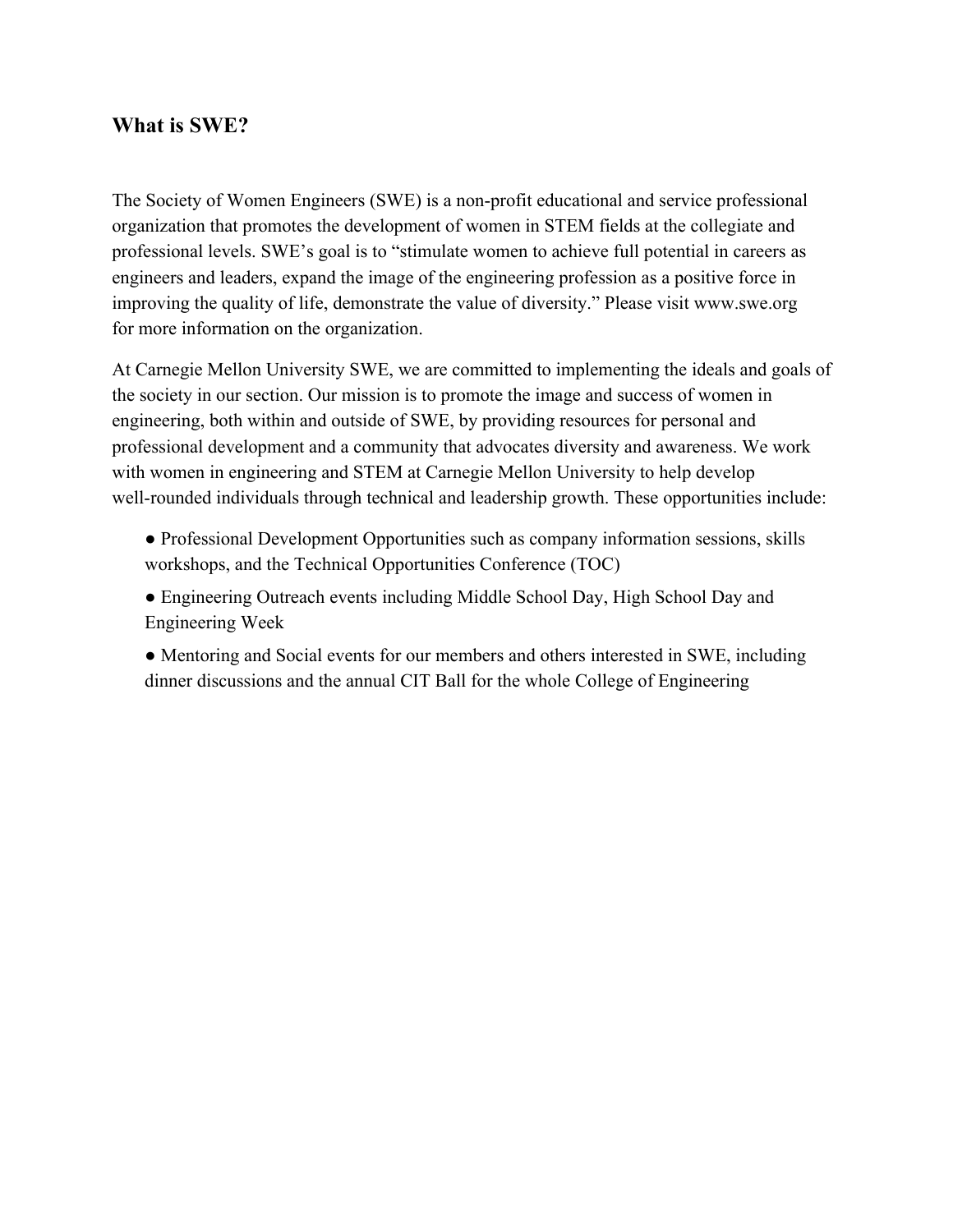# *CMU SWE Sponsorship*

**SWE General Sponsorships**



# **SWE Conference Sponsorship**

● **Option 1** - Sponsor one or more members to attend the WE20 New Orleans conference -Option to choose which attendee(s) to sponsor

● **Option 2** - Sponsor the CMU SWE conference delegation by contributing an amount of your choice

-For both options, your company logo will be placed on the CMU SWE website.

# **High School Day / Middle School Day Sponsorship**

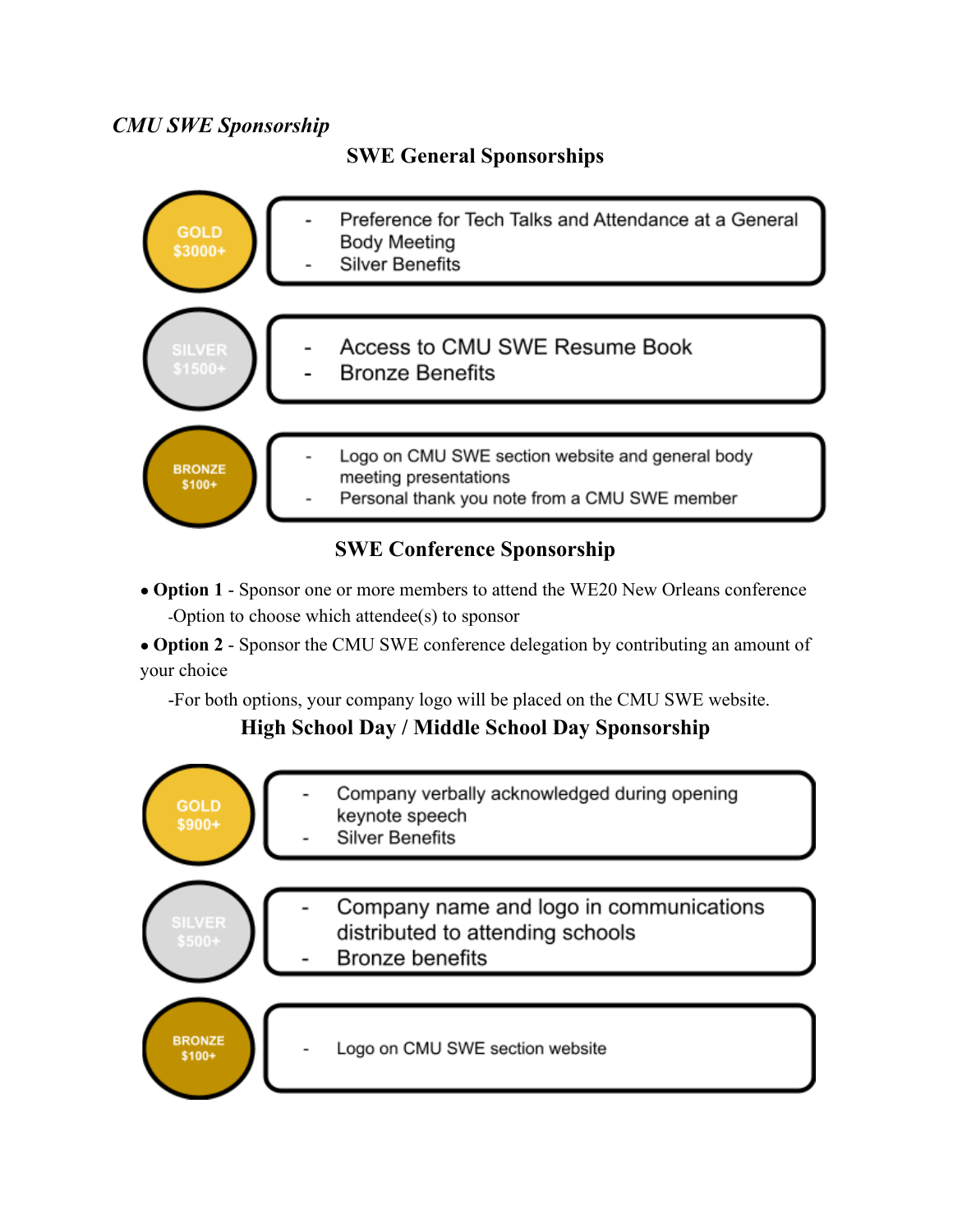### *CMU SWE Events*

**Technical Opportunities Conference (TOC)** In September 2020, CMU SWE, in partnership with the College of Engineering, will host a career fair to help companies and recruiters meet Carnegie Mellon's talented engineering, computer science and science students. This is an excellent opportunity to gain visibility for your organization. The TOC is a technical job fair for all students – whether they are seeking full-time employment or internship opportunities. Last year we had over 300 employers and 4,000 students with Engineering, Science, Computer Science or Business backgrounds connect.

**Information Sessions and Professional Development Events** The corporate relations program coordinates with companies to host tech talks and other on campus events to help expose companies to the SWE and overall communities at CMU. Our SWE section holds 1-2 professional development events per month. Past event examples include company information sessions, mock interviews, and site visits. We are very flexible with the type of events that we have and will work with your company to organize an event that suits your needs. This year, we hope to have more site visits, engineering hackathons, and innovative networking events to encourage meaningful conversations between students and company representatives. Please contact Meghana Keeta and Tanvi Bhargava, our Corporate Relations Chairs, at [mkeeta@andrew.cmu.edu](mailto:mkeeta@andrew.cmu.edu) and [tanvib@andrew.cmu.edu](mailto:tanvib@andrew.cmu.edu) if you are interested.

**Mentoring Program** The Mentoring Program pairs underclassmen mentees with upperclassmen mentors and upperclassmen mentees with graduate student mentors to encourage mentoring through a variety of social and professional development events. We try to pair students in similar engineering disciplines to promote increased SWE involvement, as well as to provide a peer mentor with whom to discuss academic and career related questions. In addition to connecting mentoring pairs, the program also offers monthly events that place an emphasis on fostering relationships with others that are open to the entire general body. These range from social events such as dessert nights and ice-skating to professional development events such as etiquette dinner to intellectual events such as a dinner discussions series.

**Community Service** CMU SWE values outreach to our local Pittsburgh community. We host service events to provide members opportunities to give back to the community throughout the school year. Outreach events include volunteering at Global Links, participating in Relay for Life, and volunteering at regional science fairs, and many more. In addition, we host both middle school and high school days where we invite girls from local schools onto campus to learn about different engineering disciplines through a series of fun and engaging workshops.